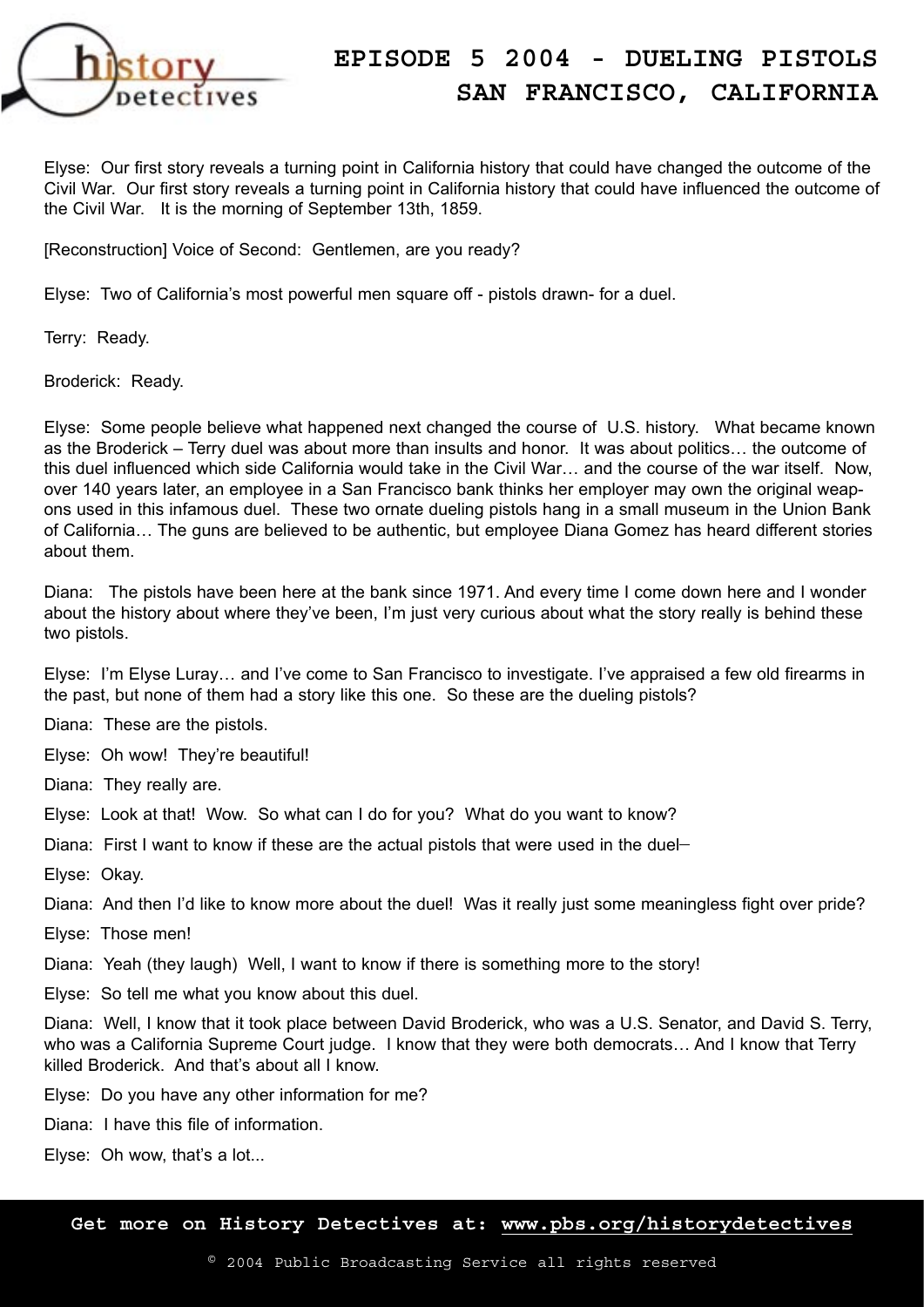

Diana: Will you take the case?

Elyse: I'll take the case!

Diana: Great! Thank you.

Elyse: The first thing to do was get a closer look at these guns. Ok the first thing that I would say is that they are not in their original box. But they are absolutely a beautiful pair of percussion pistols. They're in excellent condition, there is great engraving on here. Its very intricate, very delicate. One unusual thing about these pistols that I love is the lock you can see here, you can tell that it's a fish… and its delicately cast, lots of detail, Looking at the style of the engraving, even looking at these batwings here, I would say that the pistols are probably mid-19th century…

Elyse: I notice there's an inscription on the pistol: "The Honorable David S. Terry, San Francisco". The engraving looks old, but that could have been added later to make it look like they came from the duel. But they're in excellent condition. Excellent, excellent condition [pulls trigger]. And they work! Reading through the file of documents on the gun's history, it turns out the Union Bank bought the pistols from an auction house in England. They came up for sale when the estate of a British gun collector was auctioned off back in 1971. But the paper trail doesn't lead very far. There is only speculation that the collector purchased the guns in the 1940's..I'm hoping you can help me… Just to see if there was any other information, I put in a call to a researcher in England. But while she checks the records, I have work to do. I want to find out more about the duel's history. I'm meeting local historian John Boessenecker at the duel site, just across the San Francisco county line. Here, two granite pillars mark Broderick and Terry's positions- ten paces apart.

Elyse: Wow, they're so close together.

John Boessenecker: It's really close when you have someone pointing a large caliber pistol at you.

Elyse: So tell me John, how did the duel come about?

John: It was a dispute over slavery. The democratic party controlled politics in California and was divided in two factions… anti-slavery and pro-slavery.

Elyse: And where did Broderick and Terry fit in to all this?

John: David S. Terry was a fighting Texan. He was a combat veteran, a rough and ready frontiersman… he was also a lawyer… and was eventually elected Chief Justice of the Supreme Court. As a southerner, he favored slavery. David Broderick was a Tammany Hall politician from New York City. He came to San Francisco, he founded a political machine, and, by 1859, he was the United States Senator from California. And he was the head of the anti-slavery or free soil faction of the democratic party.

Elyse: And how did a political debate end in a duel.

John: Well Terry and Broderick had been friends. But by 1859 these political differences – pro slavery anti slavery – had driven a rift between the two of them. At one point Broderick became very frustrated with Terry and made a public statement that at one time he had considered Terry to be the only honest man on the Supreme Court, but he said now I take that all back. And that ended up in Terry challenging Broderick to a formal duel.

Elyse: But what impact did the duel have on California?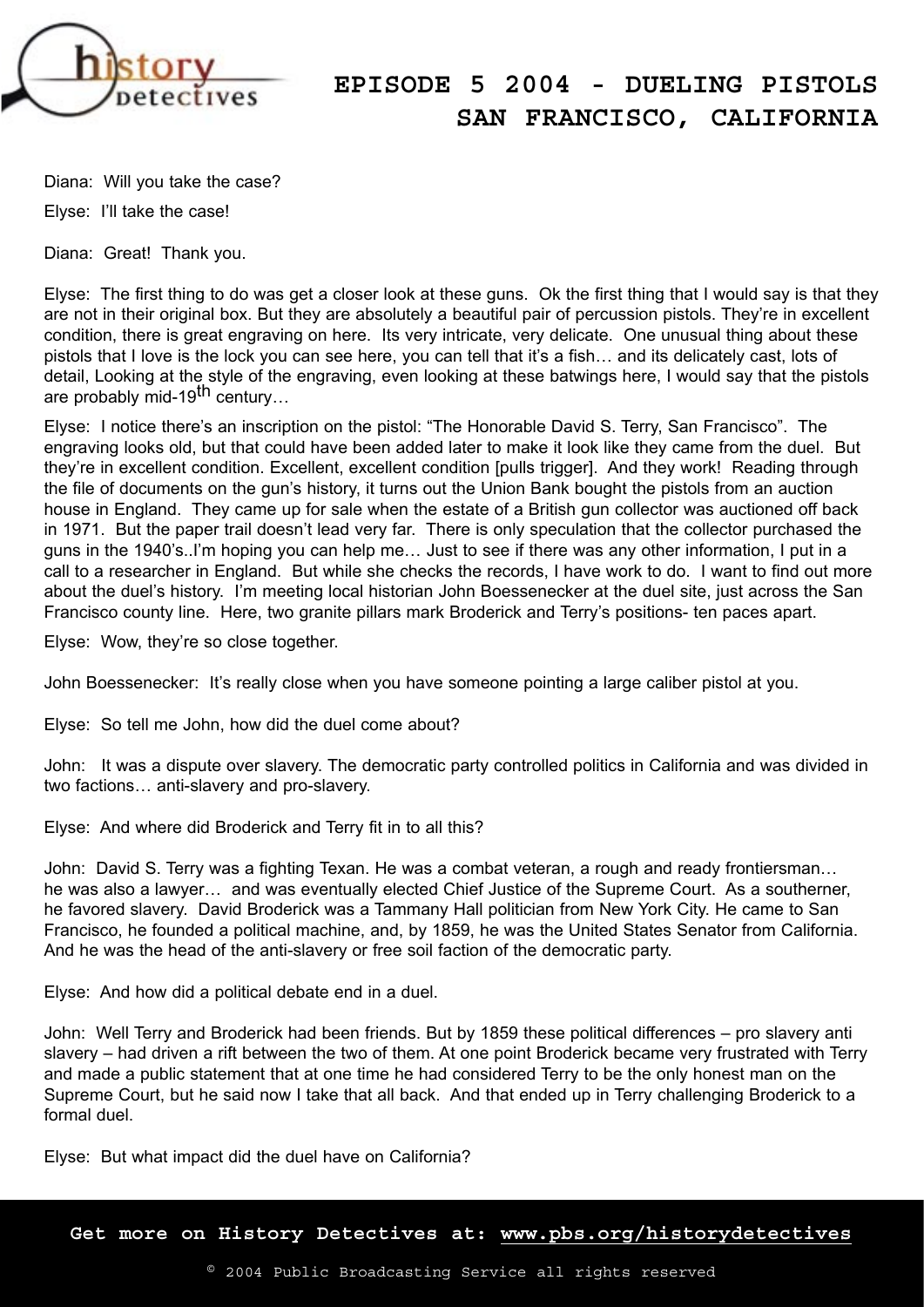

John: Broderick was seen by many as a martyr…died for the cause of fighting against slavery…

Elyse: According to John Brodericks death was one of the factors that motivated people in California to support the Union in the civil war. So the duel had an impact at a national level!

John: Keep in mind that the gold from California helped finance the union war effort. If California's gold went to the Confederacy, the outcome of the civil war would have been altogether different.

Elyse: So if Diana's pistols were the ones used at the duel, they represent an important piece of American history!

Elyse [on telephone]: Hello? Hi… (sound under) I received a phone call back from England but there was no more information on the origin of Diana's guns. So I'm taking them to James Ferrell, an expert on antique handguns, for his opinion on their authenticity. Well, what do you think of these pistols?

James Ferrell: Well, I think these are beautiful pistols- they're obviously French. Probably owned by somebody very wealthy, you can see on the barrel it says "Le Page a Paris". And Le Page was probably the number two maker in France through the 18th century and the 19th century. You've got a set trigger here, in which this little screw can be adjusted so the trigger pull can be lessened, making it into a hair trigger and also you have the spur on the trigger guards which just gives you a firmer grip, which is something you see on target pistols and you see actually on dueling pistols.

Elyse: And do you think they could have been made for dueling?

James: Well, I don't think they were made specifically for dueling, I mean they would certainly be used for dueling if that was the weapon of choice, and this was your set of pistols you would have used them for dueling.

Elyse: So the date is right and they could be used for dueling, then these pistols could have been used in the Broderick Terry duel.

JAMES: Certainly. Certainly they could have.

Elyse: To find out if Diana's pistols were the actual ones used in the Broderick-Terry duel I'm checking the contemporary accounts. The Society of California Pioneers in San Francisco has some amazing primary source documents… the notes sent back and forth between Broderick and Terry leading up to the duel. According to these notes, the argument between the two men boiled over when Broderick called Terry a "miserable wretch" after reading an account of a speech Terry made attacking Broderick. When Terry heard this, he sent a written response.

Elyse [reading]: "At the public table of the International Hotel, you saw fit to indulge in certain remarks concerning me, which were offensive in their nature".

Elyse: Terry demands an apology from Terry, and all this correspondense starts running back and forth between the two. Broderick refused to apologize; and the very next day Terry sends this response to Broderick:

Elyse [reading]: "This course on your part leaves me no alternative but to demand the satisfaction usual among gentlemen, which I accordingly do."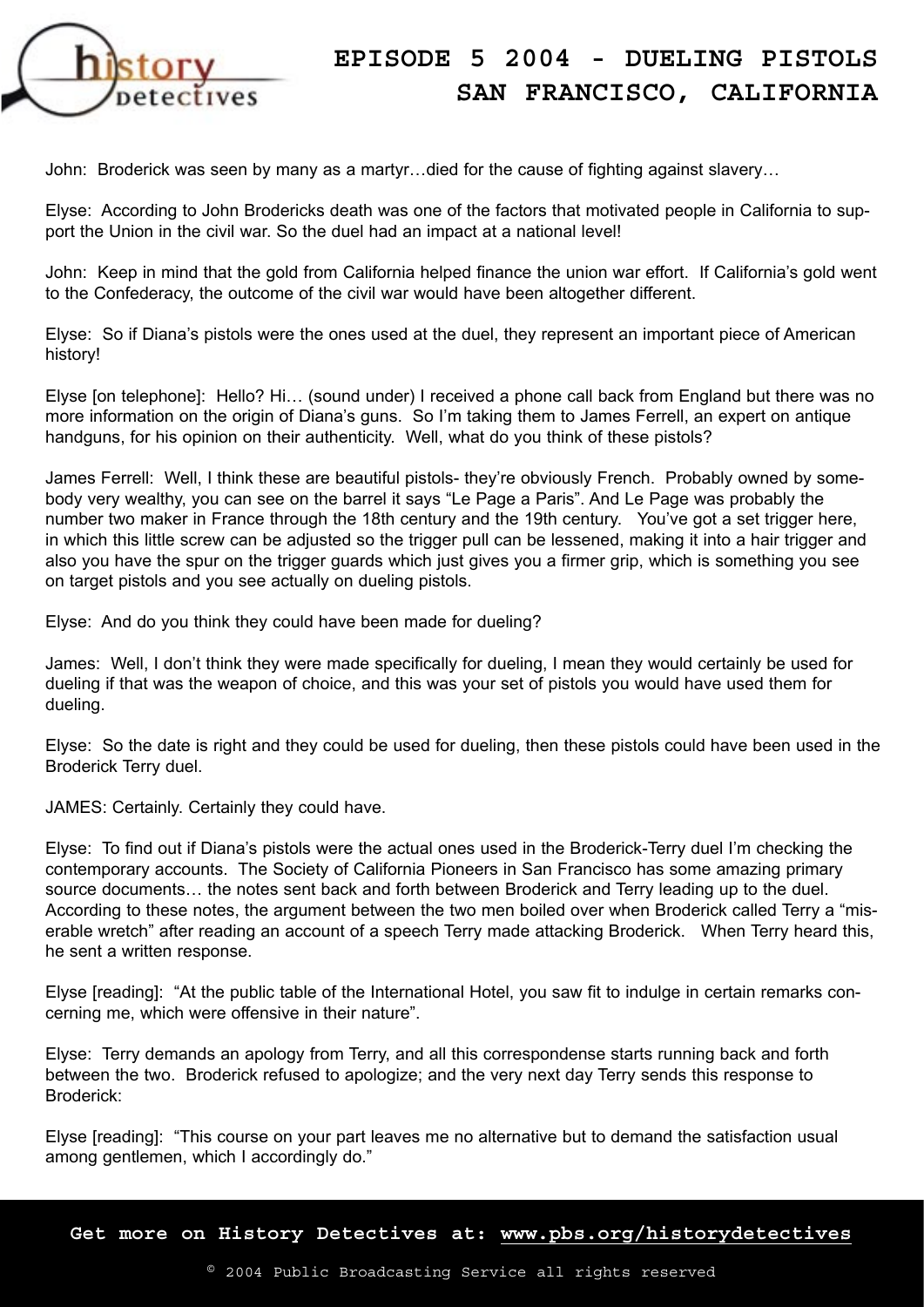

Elyse [reading]: And here's the response: "I refer you to my friend who will make the satisfactory arrangements demanded in your letter."

Elyse: : In other words, the duel is on. In another folder I found the original handwritten terms of the duel!

Elyse [reading]: Okay, here's something about the weapons: "Choice of respective weapons of parties to be determined on the ground by the throwing up a coin, as usual- that is to say, each party bringing their pistols and the pair to be used to be determined by chance…"

Elyse: So that means there were two sets of pistols at the duel. The two men met at the duel site on the morning of September 13<sup>th</sup>, 1859. Here the pistols are mentioned. "Two pairs of pistols were produced. One pair belonged to Dr. Aylette, but had been for several months in possession of Judge Terry." Terry won the coin toss and selected the Aylette pistols. So I know that Terry's pistols were used during the duel, but I have no idea what they look like. Ten paces was walked off- and the combatants took their positions. Each was given a loaded weapon.

Elyse [reading]: Broderick, when he received his pistol, examined it anxiously and then held it by his side. The crowd held its breath. Broderick commenced to raise his pistol. He had got it but partly raised when the charge went off, and the bullet entered the ground about five feet in front of him. It was seen at once that Broderick was hit. His seconds and surgeon ran up to him. The bullet had entered his right breast. It says that Broderick died four days later. He was quoted on his deathbed as saying "they killed me because I opposed the extension of slavery". It's a great story but there's nothing describing the pistols used. I need to keep digging. I'm going through the newsprint collections at the San Francisco public library. At first I couldn't find anything on the pistols- but then I found this mention printed in the Alta California newspaper the day after the duel.

Elyse [reading]: "although they are not, strictly speaking, what are called 'dueling pistols' yet they have been previously used for that purpose".

Elyse: That's exactly what our gun expert and I said about the pistols. Interesting ...there's also talk about triggers being set too fine which means the guns used in the duel had adjustable triggers like Diana's. "The pistols were about eight inch barrels." Well, that doesn't make sense. The barrels of Diana's pistols are longer than that. Listen to this: Broderick's gunsmith protested against using those pistols on the score of the peculiar conformation of the handles… Now I didn't notice that Diana's pistols had strange handles. This is interesting, Broderick's gunsmith, who was French, was quoted as saying he was disappointed that the guns he brought to the duel were not used. We know that Diana's guns are French so maybe there's a connection. I'm going back to the stacks to widen my search. At first I struck out… but then I found something in periodicals. This is an article from "Westways" magazine on February 1953. Its title is "Guns of Destiny". And it says here that "These dueling pistols were used in the duel by Broderick and Terry"… and it's a completely different pair! It says that they were owned by W.H. Wood… So the question is, which ones are the real guns, Diana's or Wood's? Through my auction house contacts I found out that the W. H. Wood pistols were sold a few years ago to a private collector.

Greg Martin: These are the pistols from W.H. Wood.

Elyse: The appraiser who sold the pistols is Greg Martin, a top expert in early American firearms. I hope he can help untangle this mess. What can you tell me about these pistols?

Greg: Well, they're a set of dueling target pistols typical of the 1850 period. And the guns were made in Belgium.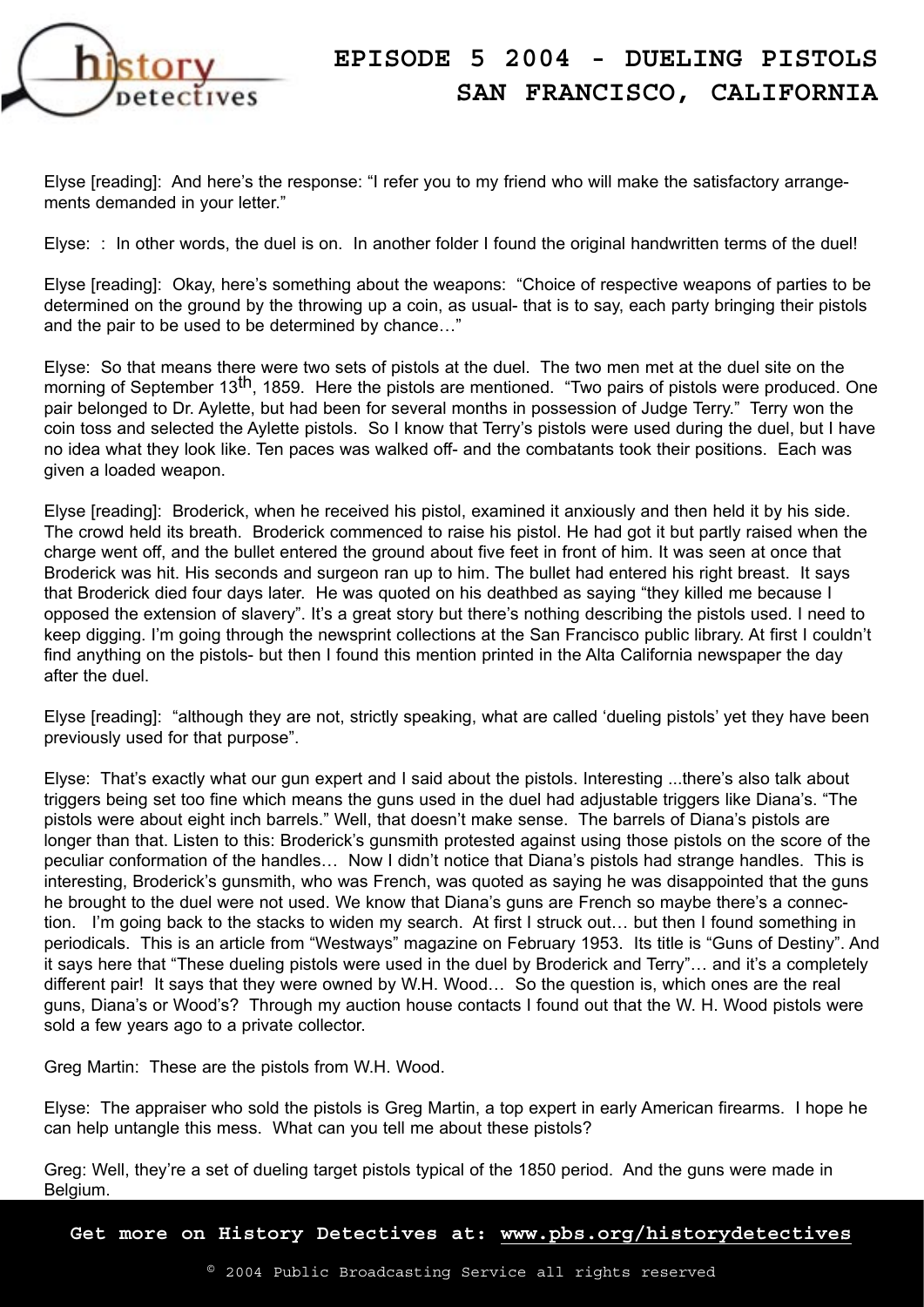

Elyse: OK, the newspaper articles from the duel talk about the pistols having "peculiar handles".

Greg: Well, the stereotype, or more common type dueling pistol, um, of that period was the English form which had a grip that came down and it was just rounded at the bottom. Whereas this grip, which is a French style, flares out... and that is a very outstanding feature of the guns.

Elyse: But what about the stories of a hair trigger? Like Diana's, the Wood pistols have adjustable set triggers. But Greg shows me that one of them is stuck on a hair trigger.

Greg: I can pull this hammer back and just barely touch the trigger and it will fire.

Elyse: But that doesn't necessarily prove that these pistols were used in the duel.

Greg: No, its not absolute proof. But it's a definite clue.

Elyse: So where did W.H. Wood get these pistols?

Greg: These pistols have an impeccable provenance that goes all the way back to Stockton.

Elyse: This is some book.

Greg: Right. Terry was from Stockton, the guns were all the way back to Stockton and the Wood's were descended right down from that chain.

Elyse: The records seem to check out… the earliest owner listed is Dr. Aylette! That's who Terry got his pistols from. The evidence is convincing that these guns, not Diana's, were used at the duel. But there is still a chance that Diana's pistols were connected to this historic moment.

Diana: Okay…

Elyse: Now, what I do know is, at the duel, there were more than one set of pistols. Terry had a pair, Broderick had a pair- So they could have been at the duel site.

Diana: Oh, interesting.

Elyse: I'm sorry.

Diana: Well, I'm not disappointed, because its still part of the history, and there is still that little bit of hope that they were still there at the site, even though they weren't used for the actual duel.

Elyse: Well, I really feel these pistols connect us with a crucial turning point in California and American history. So, I thank you. It was a great education for me.

Diana: Thank you Elyse. It was fun for me too.

Elyse: You're welcome. Now, if you'll come with me, I have one more surprise. I brought Diana back to the original dueling site to give her a feeling for that momentous September day in 1859 when Broderick met his fate. Okay, Diana, are you ready for this?